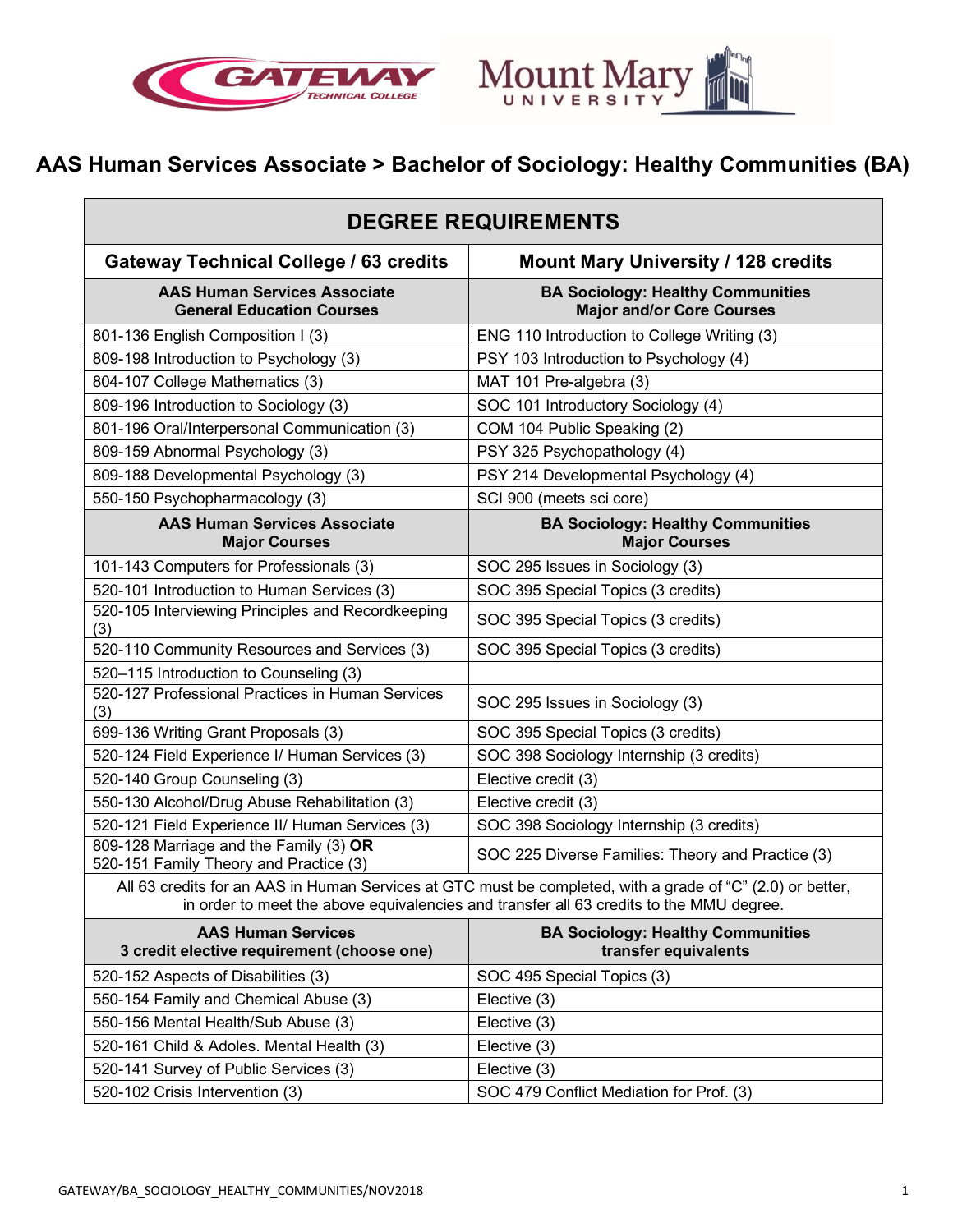| 520-128 Child Welfare Policy (3)                                              | Elective (3)                                                                                                                                                                    |
|-------------------------------------------------------------------------------|---------------------------------------------------------------------------------------------------------------------------------------------------------------------------------|
| 520-160 Correctional Processes (3)                                            | SOC 356 Crime and Delinquency (3)                                                                                                                                               |
| 520-150 Introduction to Gerontology (3)                                       | SOC 301 Elders and Community (3)                                                                                                                                                |
| Total AAS transferable credits: 63<br>Total possible transferable credits: 72 | Total AAS credits accepted: 63<br>Total possible credits accepted: 72<br>*Up to 72 credits granted for courses in which a student<br>has earned a grade of "C" (2.0) or better. |
| Additional coursework to complete B.A. in Sociology: Healthy Communities      |                                                                                                                                                                                 |
|                                                                               | <b>BA Sociology: Healthy Communities</b><br><b>Remaining Major Courses (20 credits)</b>                                                                                         |
|                                                                               | ANT 102 Cultural Anthropology (4)                                                                                                                                               |
|                                                                               | PSY 310 Behavior Science Statistics (4)                                                                                                                                         |
|                                                                               | SOC 358 Intro to Health Care Systems (3)                                                                                                                                        |
|                                                                               | SOC 363 Environmentally Sustainable Communities (3)                                                                                                                             |
|                                                                               | SOC 497 Community Based Research (3)                                                                                                                                            |
|                                                                               | SOC 499 Senior Experience (3)                                                                                                                                                   |
|                                                                               | <b>BA Sociology: Healthy Communities</b><br><b>Remaining Core Courses</b>                                                                                                       |
|                                                                               | Philosophy/Theology (min. 10 credits)                                                                                                                                           |
|                                                                               | SEA 101 Search for Meaning (4)                                                                                                                                                  |
|                                                                               | Theology (min. 3)                                                                                                                                                               |
|                                                                               | Philosophy (min. 3)                                                                                                                                                             |
|                                                                               | <b>Communication/Math (minimum 11 credits)</b>                                                                                                                                  |
|                                                                               | ENG 120 College Research Writing (3)                                                                                                                                            |
| Met above.                                                                    | Oral Communication (min. 2)                                                                                                                                                     |
|                                                                               | Math requirement (min. 3 credits at level 104 or higher.                                                                                                                        |
|                                                                               | World Languages (min. 3)                                                                                                                                                        |
|                                                                               | Literature/Fine Arts (minimum 9 credits)                                                                                                                                        |
|                                                                               | Literature (3)                                                                                                                                                                  |
|                                                                               | Fine Arts (3)                                                                                                                                                                   |
|                                                                               | Option of Literature or Fine Arts (3)                                                                                                                                           |
|                                                                               | Humanistics (min. 9 credits)                                                                                                                                                    |
|                                                                               | History (3)                                                                                                                                                                     |
| Met above.                                                                    | Behavioral Science (3)                                                                                                                                                          |
| Met above.                                                                    | Option of History or Behavioral (3)                                                                                                                                             |
| Met above.                                                                    | Natural Science (3 credits, 3 credits already met)                                                                                                                              |

*NOTE: Students holding an A.A.S. in Human Services from GTC should be able to complete a B.A. in Sociology: Healthy Communities within two full-time years, or 65 credits. Time to completion may be accelerated by transferring in up to 72 carefully selected credits (9 credits beyond the 63 credits required for the A.A.S.) from GTC in which they have earned a grade of "C" (2.0) or better.*